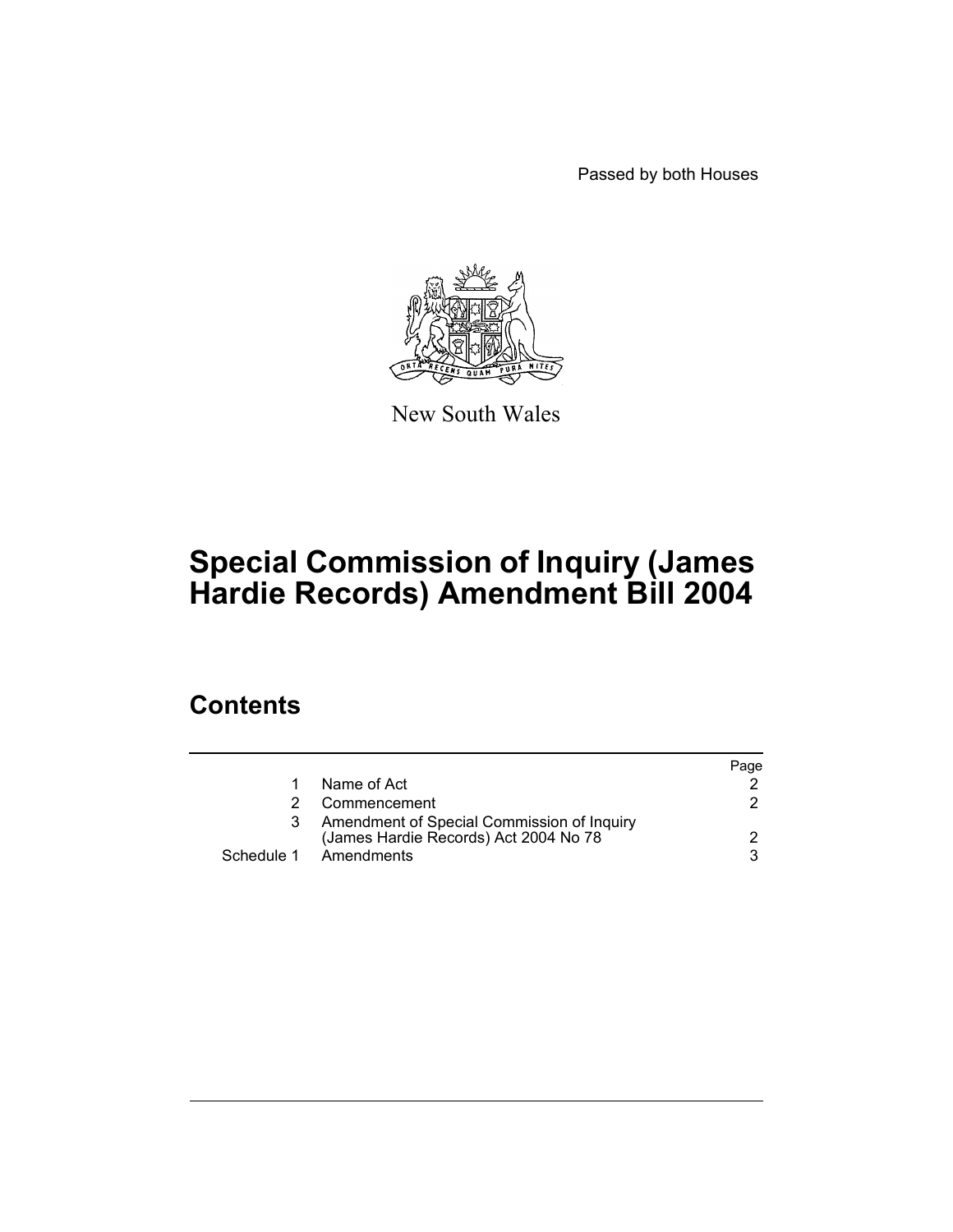Special Commission of Inquiry (James Hardie Records) Amendment Bill 2004

**Contents** 

Page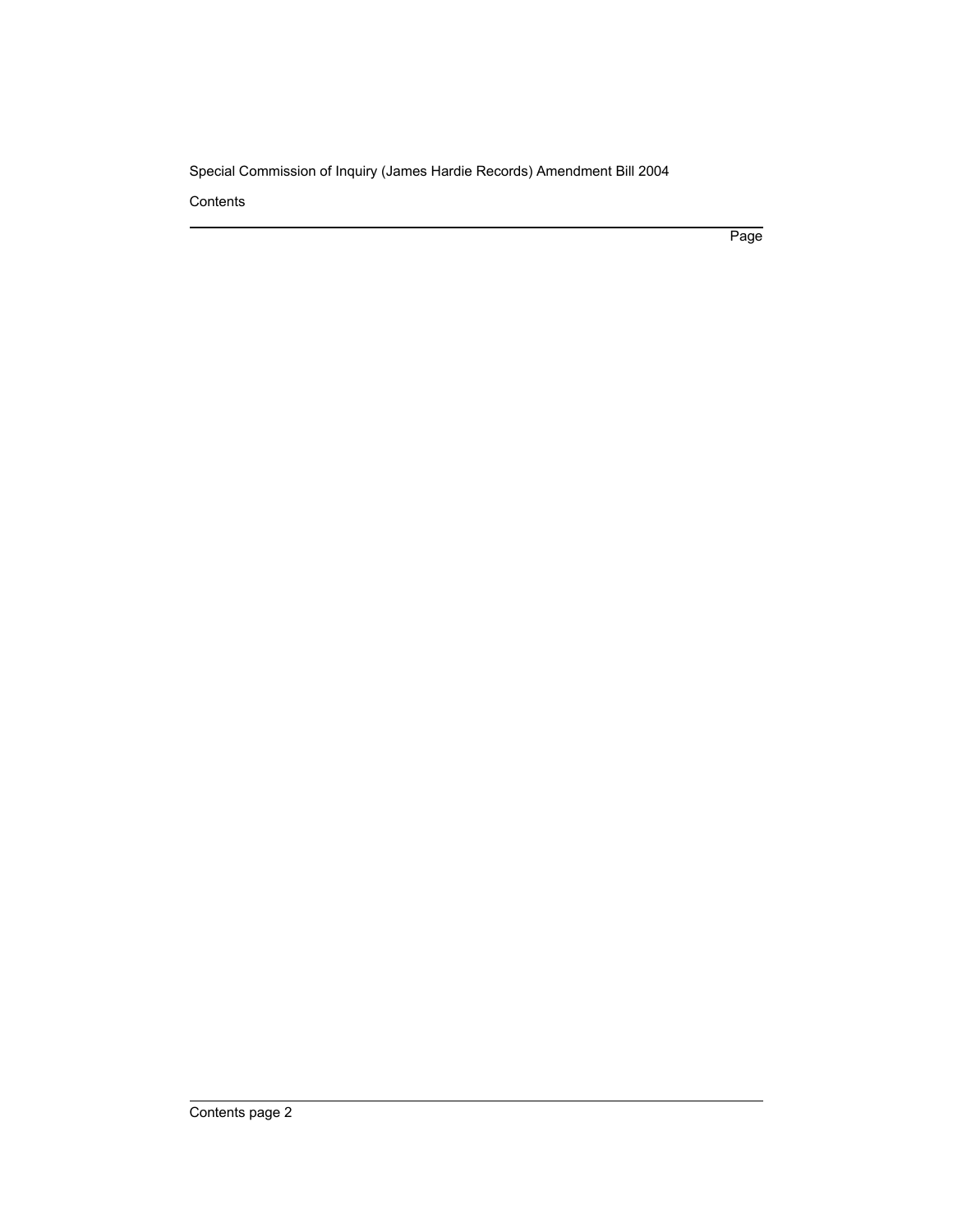*I certify that this PUBLIC BILL, which originated in the LEGISLATIVE ASSEMBLY, has finally passed the LEGISLATIVE COUNCIL and the LEGISLATIVE ASSEMBLY of NEW SOUTH WALES.*

> *Clerk of the Legislative Assembly. Legislative Assembly, Sydney, , 2004*



New South Wales

# **Special Commission of Inquiry (James Hardie Records) Amendment Bill 2004**

Act No , 2004

An Act to amend the *Special Commission of Inquiry (James Hardie Records) Act 2004* to make further provision with respect to transferred records; and for other purposes.

*I have examined this Bill, and find it to correspond in all respects with the Bill as finally passed by both Houses.*

*Chairman of Committees of the Legislative Assembly.*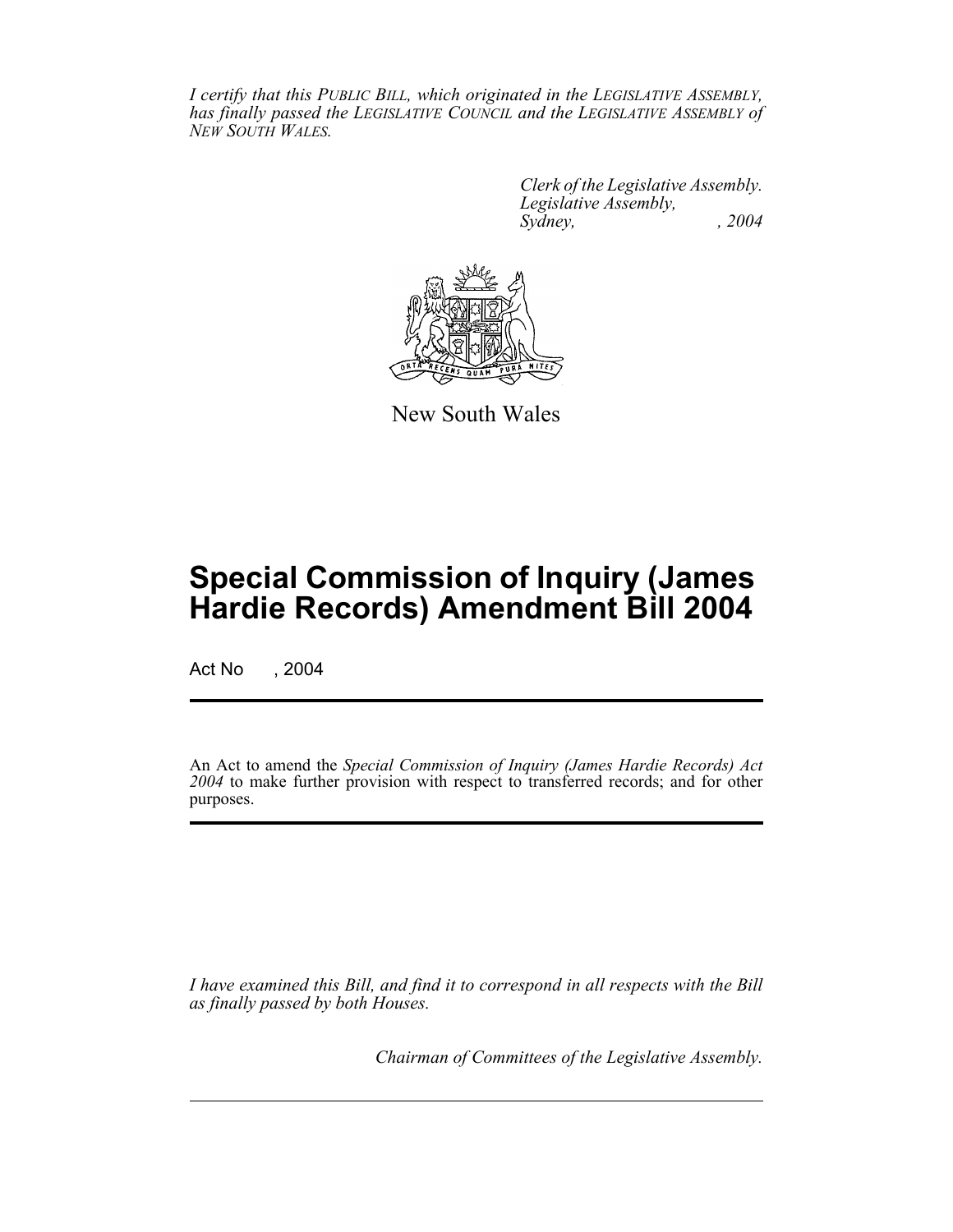Special Commission of Inquiry (James Hardie Records) Amendment Clause 1 Bill 2004

#### **The Legislature of New South Wales enacts:**

#### **1 Name of Act**

This Act is the *Special Commission of Inquiry (James Hardie Records) Amendment Act 2004*.

#### **2 Commencement**

This Act commences on the date of assent.

#### **3 Amendment of Special Commission of Inquiry (James Hardie Records) Act 2004 No 78**

The *Special Commission of Inquiry (James Hardie Records) Act 2004* is amended as set out in Schedule 1.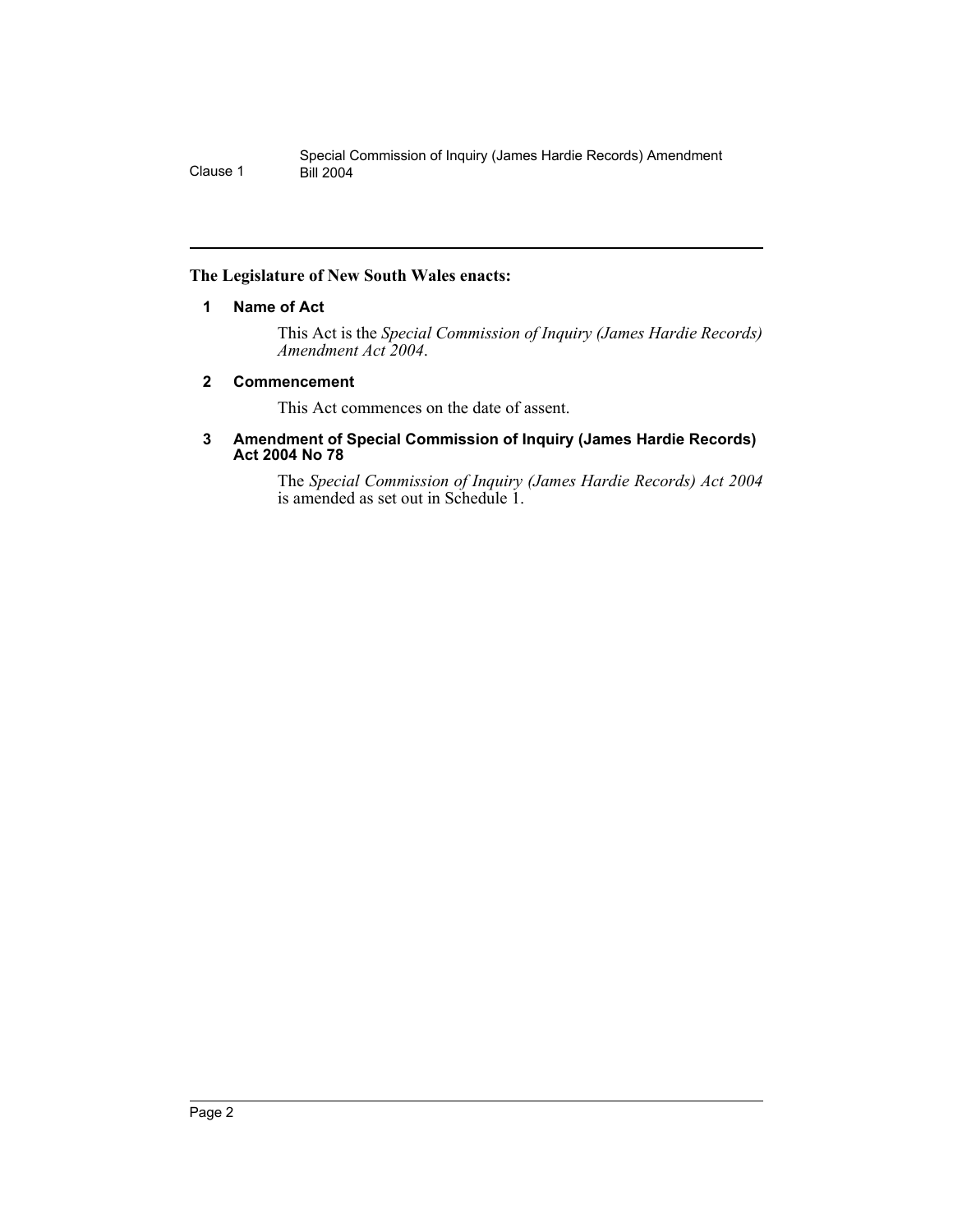Special Commission of Inquiry (James Hardie Records) Amendment Bill 2004

Amendments **Schedule 1** and the 1990 state 1 and 1990 state 1 and 1990 state 1 and 1990 state 1 and 1990 state 1

### **Schedule 1 Amendments**

(Section 3)

#### **[1] Section 3 Definitions**

Insert in alphabetical order in section 3 (1):

*ACCC* means the Australian Competition and Consumer Commission established under the *Trade Practices Act 1974* of the Commonwealth.

#### **[2] Section 4 ASIC entitled to control of records of James Hardie Special Commission of Inquiry**

Omit "any person" from section 4 (2).

Insert instead "the ACCC or any other person".

#### **[3] Section 7 Use of transferred records**

Insert ", or giving of possession or custody by ASIC to the ACCC or any other person," after "ASIC" where firstly occurring.

#### **[4] Section 7**

Insert ", the ACCC or other person" after "ASIC" where secondly and thirdly occurring.

#### **[5] Section 8 Use and admissibility in proceedings of transferred records**

Insert ", or given into the possession or custody of the ACCC or any other person," after "obtained" in section 8 (1).

#### **[6] Section 8 (2) (c) and (d)**

Insert after section 8 (2) (b):

, or

- (c) the giving into the possession or the custody of the ACCC or any other person of any record under this Part, or
- (d) the publication or use by the ACCC or other person of the record, or of matter in or referred to in the record, in connection with the performance of its functions or the exercise of its powers under any law.